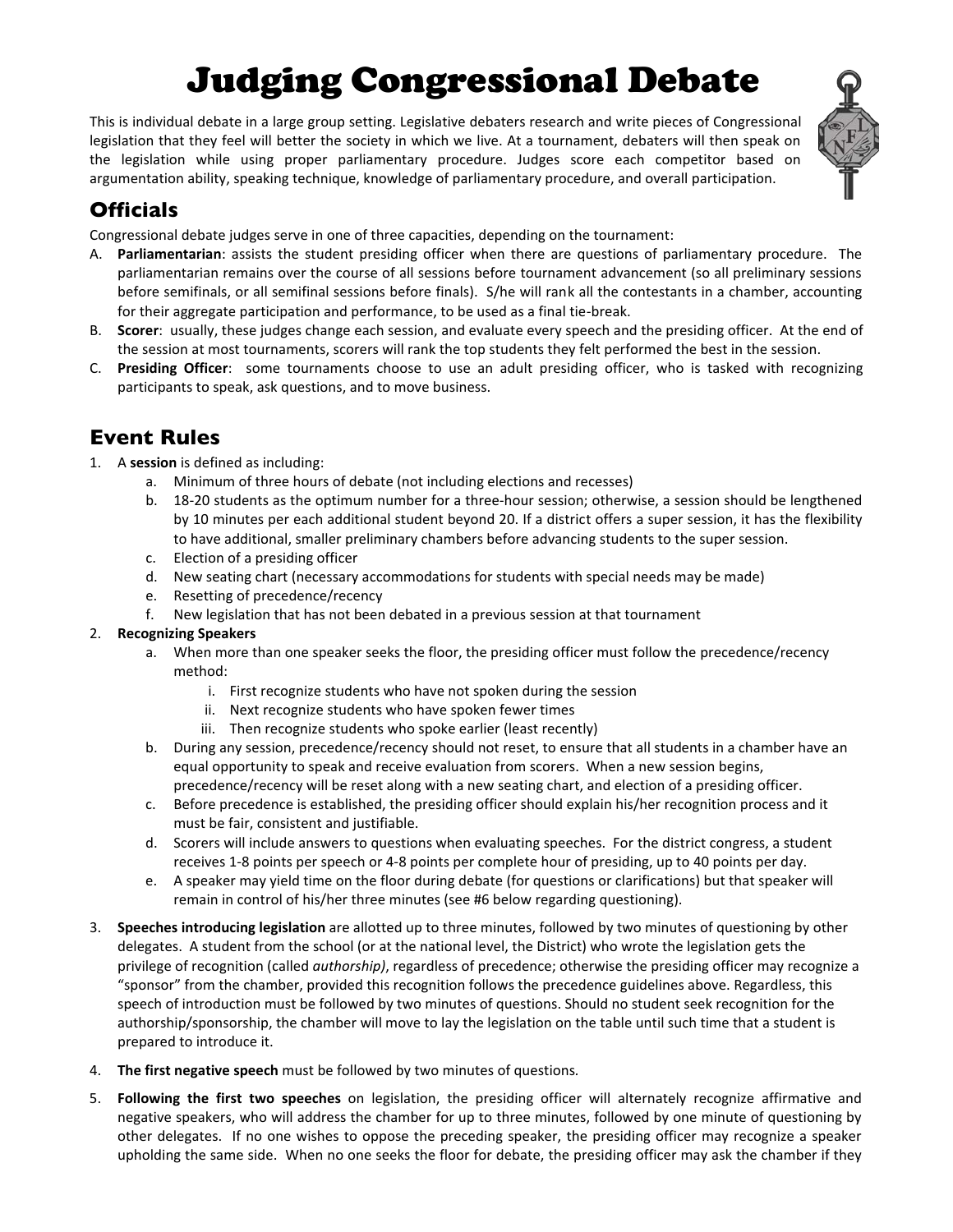are "ready for the question," at which point, if there is no objection, voting may commence on the legislation itself. There is no "minimum cycle" rule, however, if debate gets "one-sided," the chamber may decide to move the previous question.

- a. In the event a student speaks on the wrong side called for by the presiding officer and the error is not caught, the speaker shall be scored and the speech shall count in precedence, but the speaker must be penalized at least three points for not paying close attention to the flow of debate.
- b. In the event a student speaks on an item of legislation not currently being debated, said speech shall count in precedence, but zero points shall be awarded.
- 6. The presiding officer fairly and equitably recognizes members to ask questions following each speech. The presiding officer starts timing questioning periods when s/he has recognized the first questioner, and keeps the clock running continuously until the time has lapsed. Speakers are encouraged to ask brief questions, and may only ask one question at a time (two-part/multiple-part questions are not allowed, since they monopolize time and disallow others to ask their questions). There is no formal "permission to preface," however, presiding officers should discourage students from making statements as part of questioning, since that is an abusive use of the limited time available.
- 7. The presiding officer will pause briefly between speeches to recognize any motions from the floor, however, he/she should not call for motions (at the beginning of a session, the presiding officer should remind members to seek his/her attention between speeches).
- 8. Amendments must be presented to the presiding officer in writing (an official form is available in this manual's appendix), with specific references to lines and clauses that change. This must be done in advance of moving to amend.
	- a. The parliamentarian will recommend whether the amendment is "germane" that is, it upholds the original intent of the legislation - otherwise, it is considered "dilatory." The title of the legislation may be changed.
	- b. A legislator may move to amend between floor speeches. Once that motion is made, the presiding officer will read the proposed amendment aloud and call for a second by one-third of those members present, unless he/she rules it dilatory.
	- $c.$ Should students wish to speak on the proposed amendment, the presiding officer will recognize them as per the standing precedence in the chamber, and the speech will be counted toward their total, accordingly.
	- d. Simply proposing an amendment does not guarantee an "author/sponsor" speech, and any speeches on amendments are followed by the normal one minute of questioning.
	- e. Amendments are considered neutral and do not constitute an affirmative or negative speech on the original legislation.
	- f. If there are no speakers or the previous question is moved, the chamber may vote on a proposed amendment without debating it.
- 9. All major voting (such as the main motion/legislation) which a Congressperson's constituents should have a record of, shall be done with a counted vote. Secret balloting is used when voting for presiding officer.
- 10. Student should ask permission to leave and enter the chamber when it is in session (move a personal privilege). However, do not interrupt a speaker who is addressing the chamber.

#### 11. Ethics and Evidence

- a. Conduct
	- i. A congressperson's conduct shall be above reproach and he/she should never be guilty of intentional harassment. Impeaching and censuring other participants is not allowed.
	- ii. Participation in this event demands the seriousness of purpose and maturity possessed by real world policymakers. All adult officials, including scorers, will hold each participant to this standard.
	- iii. Congresspersons should have a cooperative nature and if there is a problem, then the student should take any concerns to an adult official.
	- iv. Participation in the legislative debate is essential. Extended absence from the chamber during a session will affect a contestant's overall impression and performance. The practice of "open chambers" interferes with the parliamentarian's ability to monitor student participation.
- b. Evidence and Use of Electronic Devices
	- i. Computers may be used to retrieve evidence per the NFL's rules for laptops in debate events.
	- ii. Visual aids are permitted in Congressional Debate, provided they do not require electronic retrieval devices in the chamber.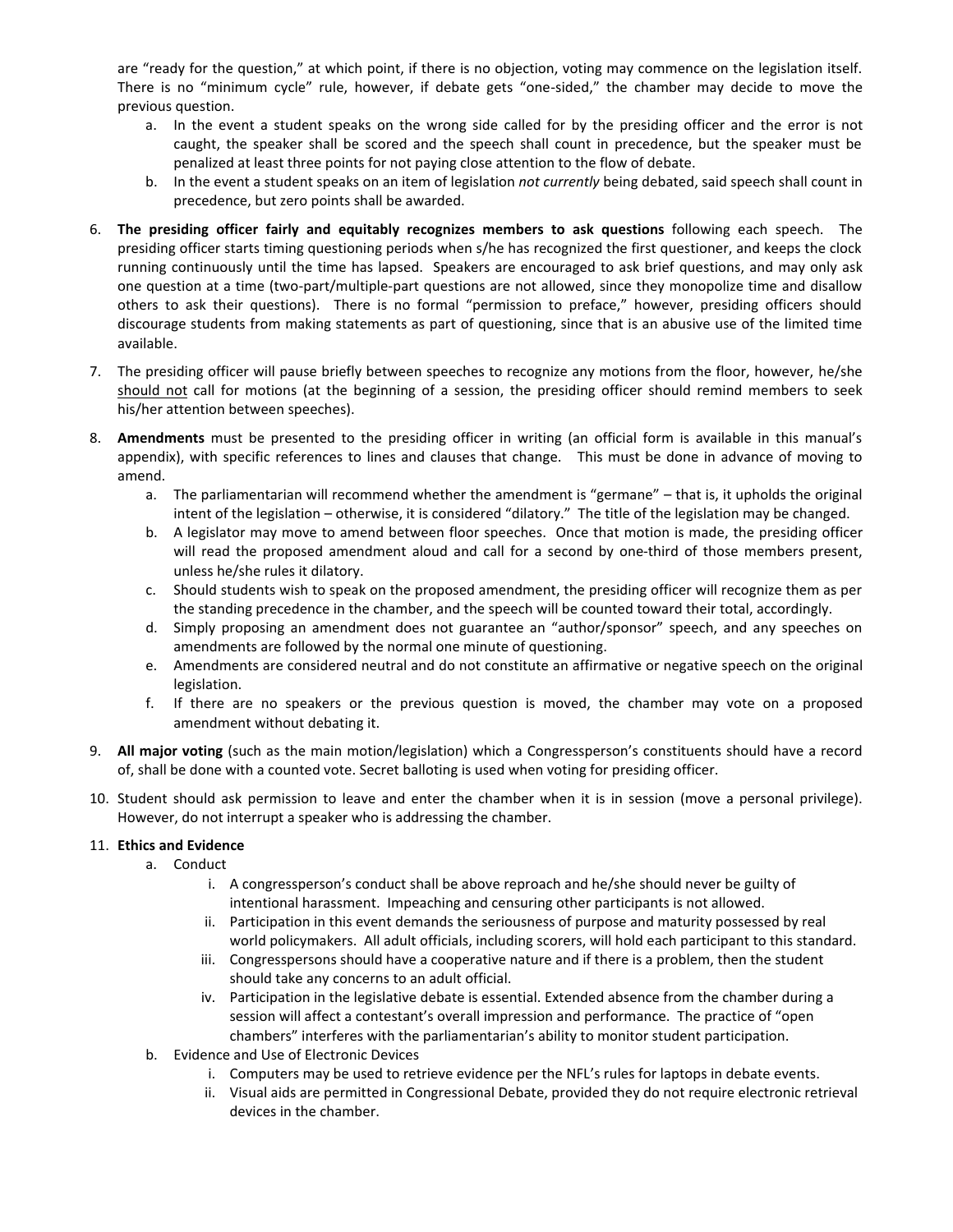- iii. All evidence used is subject to verification. Honesty and integrity are of utmost importance in legislative debate. Falsification or deliberate misuse of evidence may result in the legislator being suspended by tournament officials.
- iv. Computers, cell phones, music players and games are not to be used in the chamber during a session. Traditional timing devices are permitted.

| <b>Congressional Debate</b> $-\rho$ <i>applies to each new legislation</i> |                |  |  |
|----------------------------------------------------------------------------|----------------|--|--|
| Sponsor Speech                                                             | 3 Minutes      |  |  |
| Questioning of Sponsor                                                     | 2 Minutes      |  |  |
| <b>First Negative Speech</b>                                               | 3 Minutes      |  |  |
| Questioning of First Negative                                              | 2 Minutes      |  |  |
| All subsequent speeches                                                    | 3 Minutes/each |  |  |
| Questioning of all subsequent speakers                                     | 1 Minute/each  |  |  |

### **Evaluation**

- 1. When scoring a speaker, offer constructive comments about the speech. If there is questioning involved, the quality of answers by the speaker should factor into the overall speech score. Award each speaker between one and six points, with one reserved for the poorest of speeches and six for outstanding speeches. Reserve scores of "2" for students who show little effort, and "1" for students who make egregious errors (speaking on the wrong side, a speech that's a mockery/not serious, or engaging in personal attacks of other students).
- 2. At the end of the session, each judge should complete a master ballot (without consultation) for the presiding officer. Score him/her 3-18 points (6 points per hour), the same way you would a speaker. The presiding officer score should be based on how effectively the presiding officer ran the chamber.



- 3. At the end of the session, judges will independently (without consulting one another) rank the best legislators on the ballot provided:
	- a. Ranking is of *legislators,* not of "speakers," which means that you weigh the overall impact each individual student had during the session. In addition to speaking or presiding effectively, did s/he encourage the legislative problem-solving process in a collaborative manner by asking *meaningful* questions, *useful* motions, and showing *attentive* interest throughout the debate? Could you tell which students actually *listened* by making specific and accurate references to others' arguments?
	- b. Ranking the presiding officer (PO) amidst speakers is like comparing apples and oranges. Therefore, consider the overall performance of the PO. Did s/he effectively facilitate debate in an assertive but not aggressive manner? Were motions and votes handled efficiently? Did s/he rely on a number of unnecessary "crutch phrases," or was her/his word economy exquisite? Considering the PO's aggregate performance, how would it compare to a speaker's performance based on your expectations? Let that be your determining factor in how you might rank the PO.
	- c. Quality is more important than quantity. You may nominate the best legislators even if they didn't give the most speeches.
	- d. A student must have spoken or presided to be ranked.
- 4. Stay in the background as much as possible. Although congress participants may appeal the decision of the student presiding officer to the judge, these cases are rare. Allow the chamber to remain in student control except for serious infractions.

The rubrics on the following pages are a guide for judges in awarding points.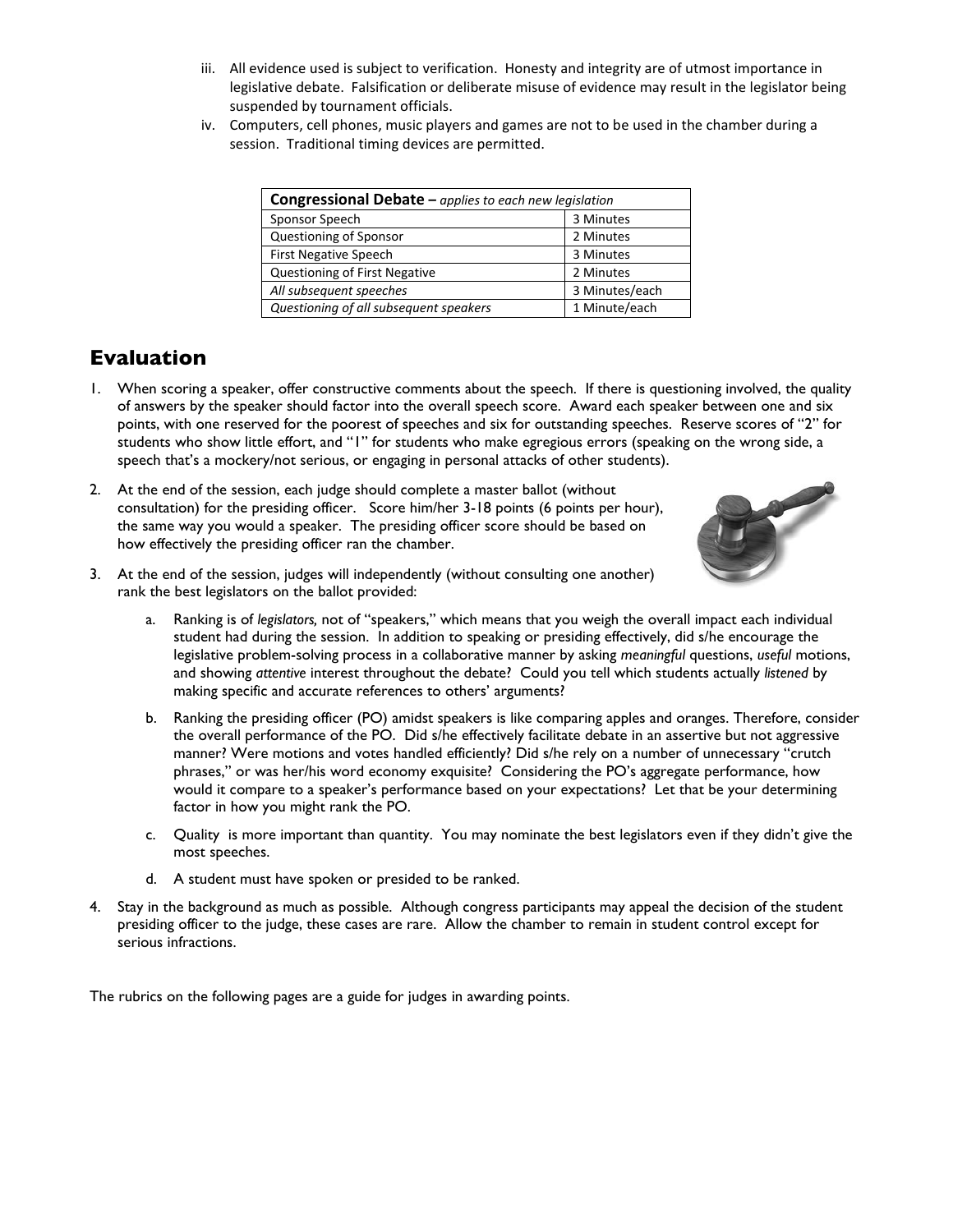## **Congressional Debate Rubric: Speaking**

This table of evaluation standards may be used by any judge who would like assistance in determining scores for speeches. Each scorer independently (without collaborating) awards 1 to 6 points for each speech. Each speaker has up to three minutes to present arguments followed by a questioning period (the time length for which will vary, depending on specific league rules).

| Points                                        | 3                                                                                                                                                                                                  | 4                                                                                                                                                                                                                                                | 5                                                                                                                                                                                                                                                                                                                                                               | 6                                                                                                                                                                                                                                                                                                                                                                                                                                                                                                  |
|-----------------------------------------------|----------------------------------------------------------------------------------------------------------------------------------------------------------------------------------------------------|--------------------------------------------------------------------------------------------------------------------------------------------------------------------------------------------------------------------------------------------------|-----------------------------------------------------------------------------------------------------------------------------------------------------------------------------------------------------------------------------------------------------------------------------------------------------------------------------------------------------------------|----------------------------------------------------------------------------------------------------------------------------------------------------------------------------------------------------------------------------------------------------------------------------------------------------------------------------------------------------------------------------------------------------------------------------------------------------------------------------------------------------|
|                                               | <b>Mediocre</b>                                                                                                                                                                                    | <b>Proficient</b>                                                                                                                                                                                                                                | <b>Excellent</b>                                                                                                                                                                                                                                                                                                                                                | <b>Superior</b>                                                                                                                                                                                                                                                                                                                                                                                                                                                                                    |
| Content: Organization,<br>Evidence & Language | The speech lacked a<br>clear thesis and<br>organizational<br>structure. Claims are<br>only asserted with<br>generalizations and no<br>real evidence.<br>Language use is unclear<br>or ineffective. | While the speaker's<br>purpose is present, the<br>speech lacks logical<br>organization and/or<br>developed ideas. Analysis<br>of evidence, if present, fails<br>to connect its relevance to<br>the speaker's claims. Use<br>of language is weak. | While a clear purpose is<br>apparent, organization may<br>be somewhat loose (weak<br>introduction/conclusion; no<br>transitions between points).<br>Diction represents a grasp of<br>language. Much evidence is<br>presented, but not in a<br>persuasive or effective<br>manner; or the speaker relies<br>on one piece of evidence, but<br>does so effectively. | Content is clearly and<br>logically organized, and<br>characterized by depth of<br>thought and<br>development of ideas,<br>supported by a variety of<br>credible quantitative<br>(statistical) and<br>qualitative (testimony)<br>evidence analyzed<br>effectively to draw<br>conclusions. Compelling<br>language, a poignant<br>introduction and<br>conclusion and lucid<br>transitions clearly<br>establish the speaker's<br>purpose and frame the<br>perspective of the issue's<br>significance. |
| Argument & Refutation                         | The speaker offers<br>mostly unwarranted<br>assertions, which often<br>simply repeat/rehash<br>previous arguments.                                                                                 | The speaker fails to either<br>introduce new arguments<br>(simply repeating previous<br>arguments) or the speaker<br>fails to refute previous<br>opposing arguments; in<br>other words, no real clash<br>is present.                             | New ideas and response to<br>previous arguments are<br>offered, but in an unbalanced<br>manner (too much refutation<br>or too many new arguments).<br>Questions are answered<br>adequately.                                                                                                                                                                     | The speaker contributes<br>to the spontaneity of<br>debate, effectively<br>synthesizing response<br>and refutation of<br>previous ideas with new<br>arguments. If the<br>speaker fields questions,<br>he/she responds with<br>confidence and clarity.                                                                                                                                                                                                                                              |
| Delivery                                      | Little eye contact,<br>gestures and/or<br>movement are present.<br>Vocal presentation is<br>inarticulate due to soft<br>volume or lack of<br>enunciation.                                          | Presentation is satisfactory,<br>yet unimpressively read<br>(perhaps monotonously)<br>from prepared notes, with<br>errors in pronunciation<br>and/or minimal eye<br>contact. Awkward<br>gestures/movement may<br>be distracting.                 | The presentation is strong,<br>but contains a few mistakes,<br>including problems with<br>pronunciation and<br>enunciation. The speech may<br>be partially read with<br>satisfactory fluency. Physical<br>presence may be awkward at<br>times.                                                                                                                  | The speaker's vocal<br>control and physical poise<br>are polished, deliberate,<br>crisp and confident.<br>Delivery should be<br>extemporaneous, with<br>few errors in<br>pronunciation. Eye<br>contact is effective and<br>consistent.                                                                                                                                                                                                                                                             |

Scores of less than three (3) are rarely encouraged, and should be reserved for such circumstances as abusive language, a degrading personal attack on another legislator, or for a speech that is extremely brief (less than 45 seconds) or delivered without purpose or dignity for the cause exhorted by the legislation. Substantial written comments and description of specific incidents should accompany such scores.